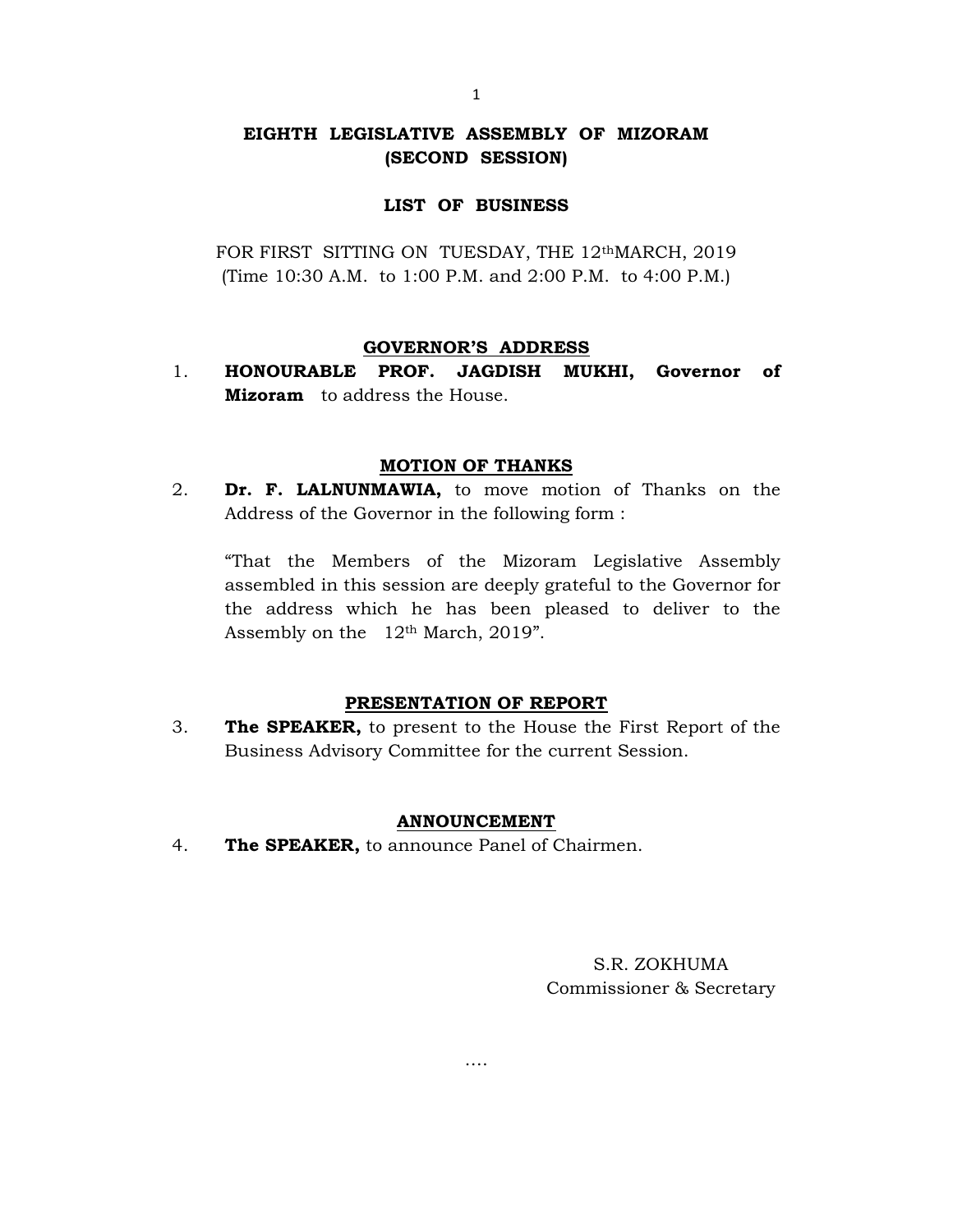Hon'ble Speaker and Hon'ble Members,

1. It gives me great pleasure to address you at the commencement of the 2nd session of the 8th Legislative Assembly of Mizoram. I would like to take this opportunity to convey my sincere greetings and warm wishes to this August House and the people of Mizoram.

2. I am sure that under able leaders like you, Mizoram will continue on its path of lasting peace, economic prosperity and all round development despite challenges that face us from time to time. I am convinced that with your tireless efforts and your vision for the state and its people, Mizoram will one day take its place as one of the most developed and progressive states in the country.

3. Before this august Assembly, I would like to reiterate my Government's commitment towards providing efficient, responsive, responsible, accountable and transparent administration at all levels of governance. My Government's vision is to be economically self-sufficient and self reliant; to usher agricultural and infrastructural growth, and to bring about industrial development, especially through the use of our abundant bamboo resources, as well as to empower our youth through skill development and entrepreneurship programmes and sports.

4. I would also like to take this opportunity, to once again commend and appreciate the people's active participation in the electoral process last year. The people's mandate for change is a reaffirmation of our strong democratic aspirations and processes.

5. My Government will very soon embark on a fresh development path as per the new Flagship Programme - Socio-Economic Development Policy (SEDP). SEDP will accelerate progress and growth in all key sectors where the state has tremendous potentials. The objective of the Policy is to transform Mizoram into a truly Welfare State which is self-reliant, and its development both inclusive and sustainable and where governance is transparent and participatory. In this respect, SEDP puts forward a holistic approach for Political & Administrative Policy, Economic Development Policy and Social Development Policy. An apex body will soon be constituted for coordination of all developmental works in the State. 14 Committees have been notified encompassing various socioeconomic sectors which are tasked with prioritizing and formulating action plans for developmental works in their respective sectors in collaboration with the concerned Departments. SEDP, unlike earlier programmes of previous governments, will not be given as doles but as a handholding support on the viability of projects and feasibility of livelihood income generation.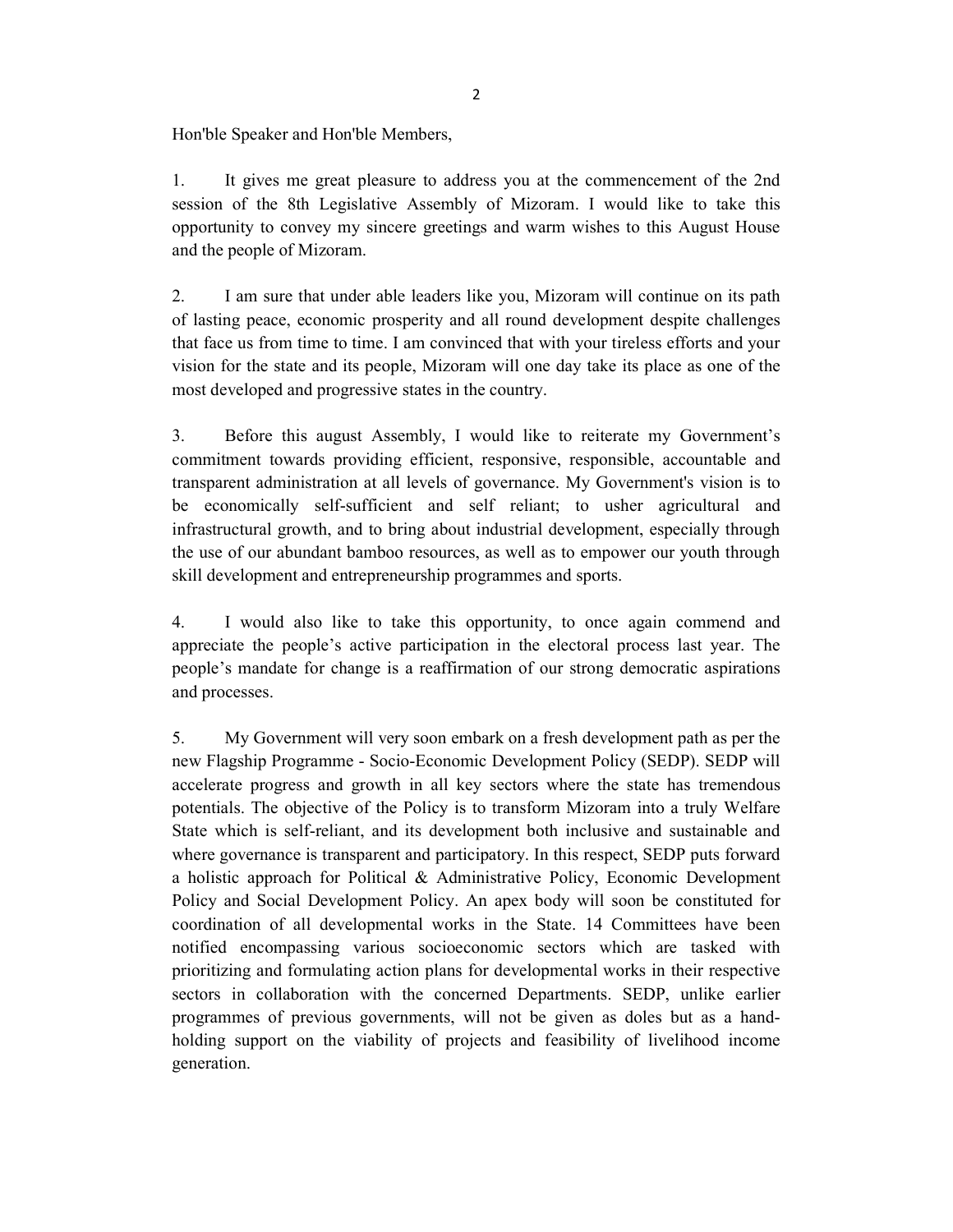6. My Government accords top priority to the maintenance of law and order, and protection of the peaceful atmosphere of the state. Towards this end, all steps will be taken to ensure that we continue to remain one of the most peaceful states in the country. During 2018, we have been fortunate that no major incidences of law and order problems were reported. This has been largely due to the dedication and tireless efforts of Mizoram Police. It is the resolve of my government that Mizoram Police will continue to be strengthened with better infrastructure and modern equipments, manpower and trainings. Stringent measures will be taken to protect our state borders, and welfare schemes for the development of people residing in border areas will be given due importance. Measures will be taken for maintenance of Mizoram Household Register to safeguard the interest of citizens living in border areas and other parts of the state. The long cherished dream of the people of Mizoram to see the shifting of Assam Rifles Battalion Headquarters from the heart of Aizawl will soon be a reality. Ministry of Home Affairs, Government of India has directed Assam Rifles to shift their Battalion Headquarters from Aizawl to their new location at Zokhawsang by 31 May 2019. Our dream of developing these areas for public purposes will see the light of day. Following a decision of the Council of Ministers the name of Mizoram New Capital Complex (MINECO) has been restored from New Secretariat Complex.

7. My Government understands that Agriculture has been the single most important source of livelihood of the rural masses, contributing to about 30 percent of Gross State Domestic Product. It is an important sector for food security, employment generation and economic growth. Since a large work force of our state are engaged in agricultural and allied activities, targeted development of agriculture and allied sectors will be a core priority of my Government. Improving the marketing aspect of agricultural produce by increasing physical market infrastructure and protecting the general interest of farmers will be accorded importance as well. Horticulture, fisheries, veterinary and animal husbandry and sericulture activities which are key means of livelihood will be given renewed attention. Link roads are an important aspect of agriculture in a hilly terrain like ours. The total length of Potential Area Connectivity (PAC) constructed so far is 786 kilometres. This connectivity will help boost the production of rice and other crops. Thirty (30) Custom Hiring Centres (CHC) which have been established have helped increase mechanization of agriculture activities.

Focus will be given on scientific and modern systems of agriculture and farming suited to our land use and environment and on technology transfer to farmers. Emphasis will also be laid on organic farming. Capacity building, trainings and demonstrations for farmers will also be enhanced.

8. My Government recognizes the need for development, construction and maintenance of infrastructure in the State, among which road infrastructure is the most important. In a hill state like ours, improving road connectivity has been a major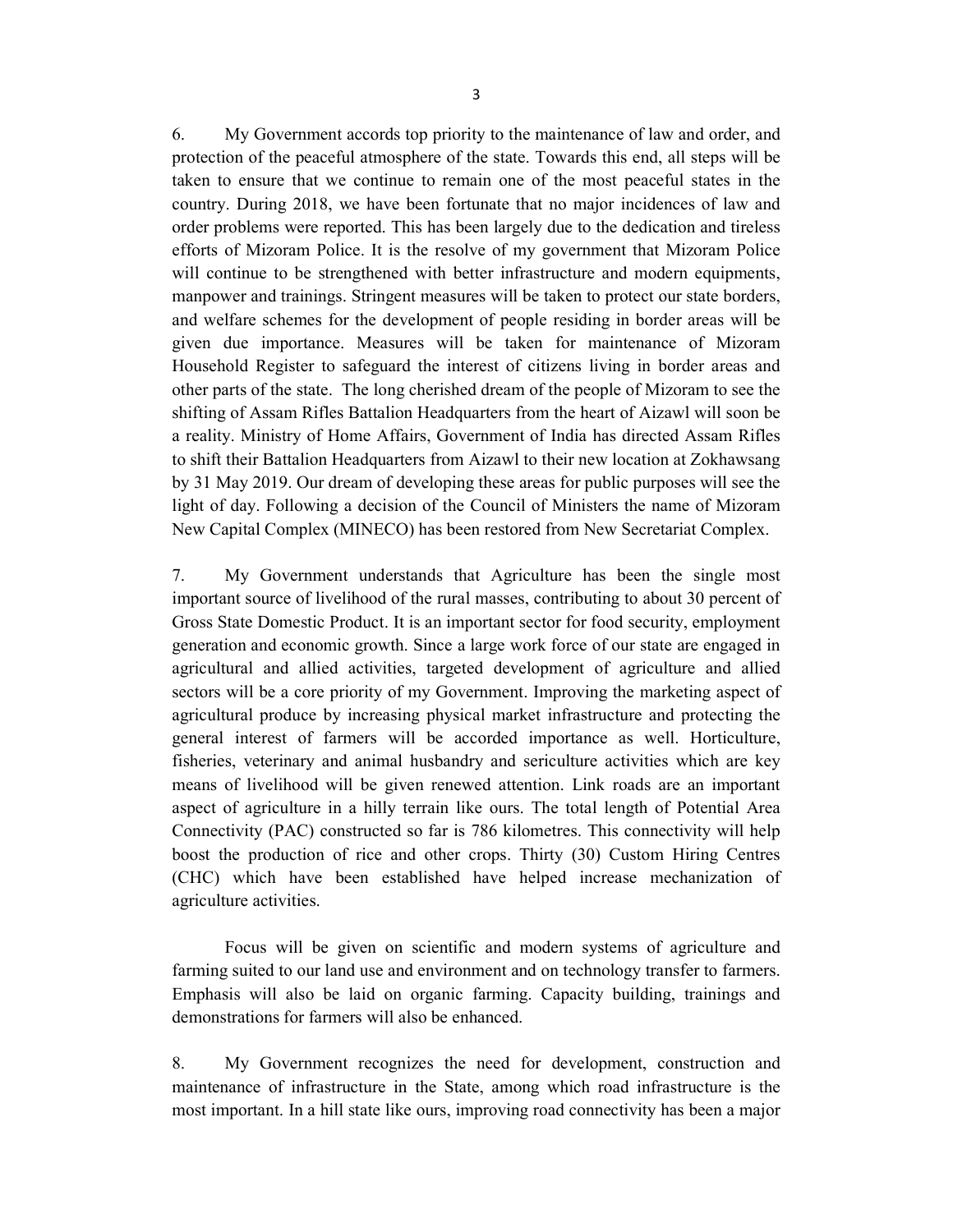challenge. My government is committed to leave no stone unturned to improve the quality of all roads and to ensure better road networks and connectivity with neighbouring states. Improvements of all projects under the Road sector are being prioritised. Innovations and new practices in road technology will be incorporated wherever possible.

During 2018-19, 10 numbers of formation cutting of roads with a length of 86.00 kilometres with an estimated cost of  $\overline{5}78.07$  crores and 20 numbers of blacktopped roads with a total length of 139.00 kilometres with an estimated cost of  $\overline{2}213.37$  crores and 4 bridges with an estimated cost of  $\overline{2}36.22$  crores have been completed. There are 102 numbers of on-going road projects with a total length of 1770.00 kilometres amounting to  $\overline{5}1266.86$  crores. 27 numbers of permanent bridges amounting to  $\overline{5163.05}$  crores for replacement of temporary bridges are also being taken up with funds from different agencies. During the current financial year 83 numbers of buildings were taken up with an estimated cost of  $\overline{5465.38}$  crores, out of which 21 have been completed and 62 buildings are in progress. Widening of two major traffic junctions of Aizawl City i.e. Vaivakawn Junction and Bawngkawn Junction has resulted in smooth flow of vehicular traffic for both vehicles and commuters.

9. My Government will endeavour to make the state self-reliant in power and energy, with special emphasis on additional power generation through renewable sources of energy like solar and other renewable energy. Efforts will be made for improving efficiency in generation, transmission and distribution of power.

Mizoram has become the first among the states of North East India to successfully complete implementation of SAUBHAGYA (Pradhan Mantri Sahaj Bijli Har Ghar Yojana) with a target of 25755 household electrification. Two major works - Construction of 33kV S/S line on D/C tower from Kau Tlabung Small Hydel Project to Thenhlum S/S at an estimated cost of  $\overline{5782.00}$  lakhs and Construction of 2x6.3MVA, 132/33kV sub-station at Mamit with associated tower line uptoZawlnuam via Zamuang at an estimated cost of  $\text{\textdegree}$  4033.84 lakhs will be undertaken during the next financial year. During 2017-18, the revenue collection by the Power and Electricity Department amounted to  $\overline{2}213.10$  crores which was 7 per cent higher than the previous year. During the current financial year, revenue collection is expected to increase by 10 per cent due to introduction of new tariff and efficiency improvements.

10. My Government will continue to work in all earnestness to provide safe and adequate drinking water supply to each household and also in making Mizoram the'Cleanest State in India' In this regard, the Public Health Engineering Department (PHED) has provided 4,235 house water connections and has targeted 54 habitations to be covered during the year 2018-2019 out of which 37 habitations have been covered. Mizoram has been declared as the 13th Open Defecation Free (ODF) State in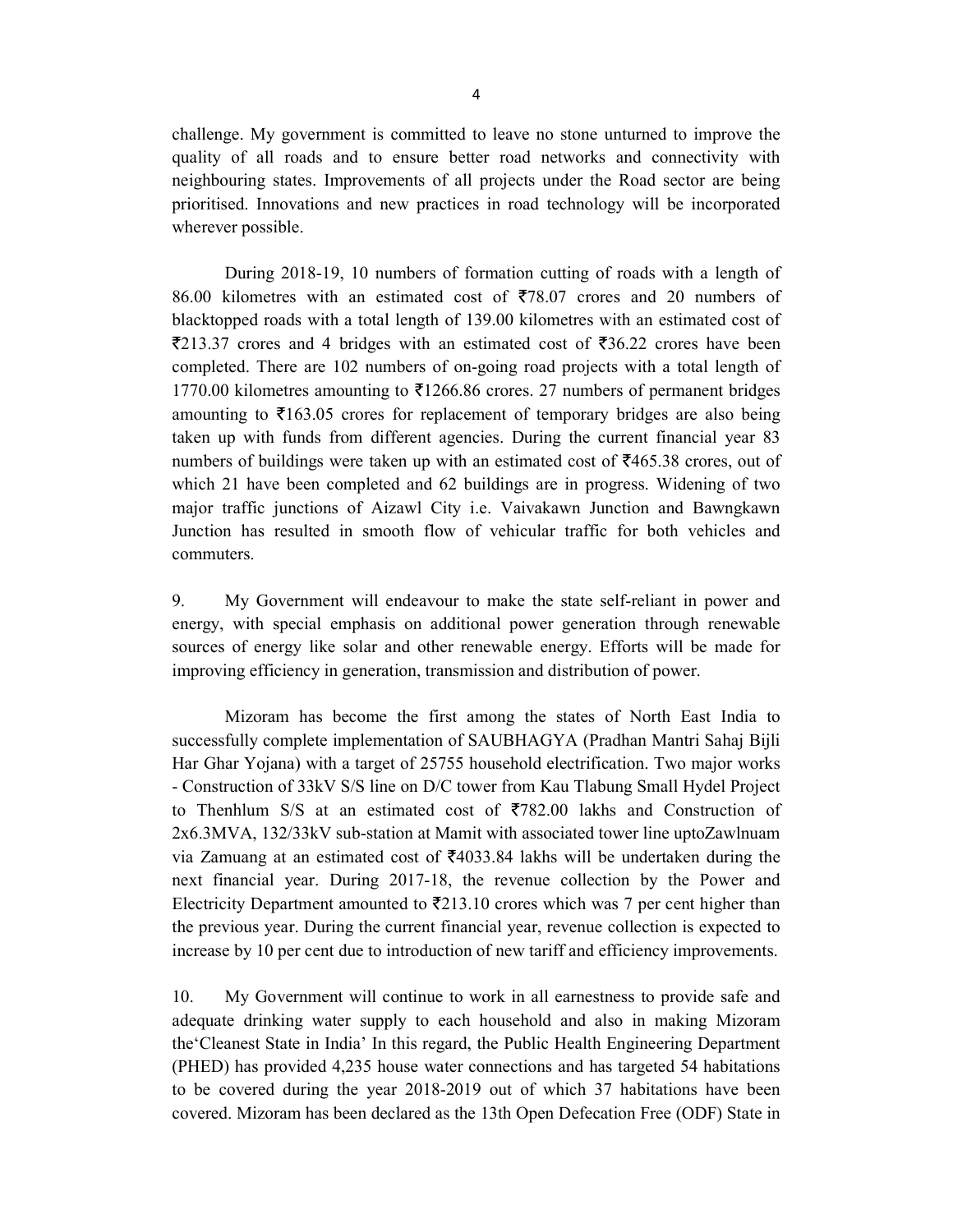the country after successful construction of 30,067 toilets as targeted. 1st State Level ODF verification has been completed in all districts and 2nd Level ODF Verification is in progress. Concerted efforts have to be taken to make ODF sustainable through various participatory programmes. During the financial year 2018-19, up to January 2019, an amount of  $\overline{53,667.146}$  lakhs has been collected as revenue from House Water Connections.

11. My Government realizes that education is one of the pillars on which the foundations of a progressive and democratic society is laid. A well thought out policy and an efficient system that provides good education to students will go a long way in preparing young minds for their journey into the ever increasingly competitive world we live in today. The School Education Department and Department of Higher & Technical Education play an important role towards the achievement of this goal.

My government is committed to bringing about education reforms to improve quality of education at all levels of learning. School timings have been notified to suit our social life and culture which will be in effect from the new academic session. Emphasis will be given towards improvement of infrastructures, rationalisation of teachers and efforts will be taken to introduce various welfare schemes for students and teachers working under Central Sponsored Schemes (CSS), Government-aided schools, Church and privately run schools.

Construction of Mizoram Engineering College, Pukpui has been completed and was inaugurated by the Hon'ble Prime Minister last month via video conferencing. Classes are expected to start in selected branches this year. Upgradation of existing 4 colleges to model degree colleges amounting to  $\bar{\tau}$ 16 crores and Infrastructure Grants for 13 colleges amounting to  $\overline{z}26$  crores will be undertaken during the next financial year.

12. My Government is committed to improving, expanding and strengthening of healthcare facilities and key infrastructures. I am glad to inform the Hon'ble Members that our ratio of health institutions per population is one of the best in the country. In order to achieve universal health coverage, providing affordable and accessible health care to all, will continue to be a priority. Centrally sponsored healthcare programmes and schemes will continue to be implemented with renewed vigour with contribution of state matching share on time.

13. My Government will increase focus on improving all facets of urban life. Given the fact that more than half of our population lives in urban areas, until and unless our urban development is enhanced, our growth story will not be complete. Feasibility Study for improvement and enhancing of the existing roads of Aizawl City is being undertaken for which the Chief Minister himself undertook a preliminary survey. The recently launched Parking House Support Scheme (PAHOSS) envisions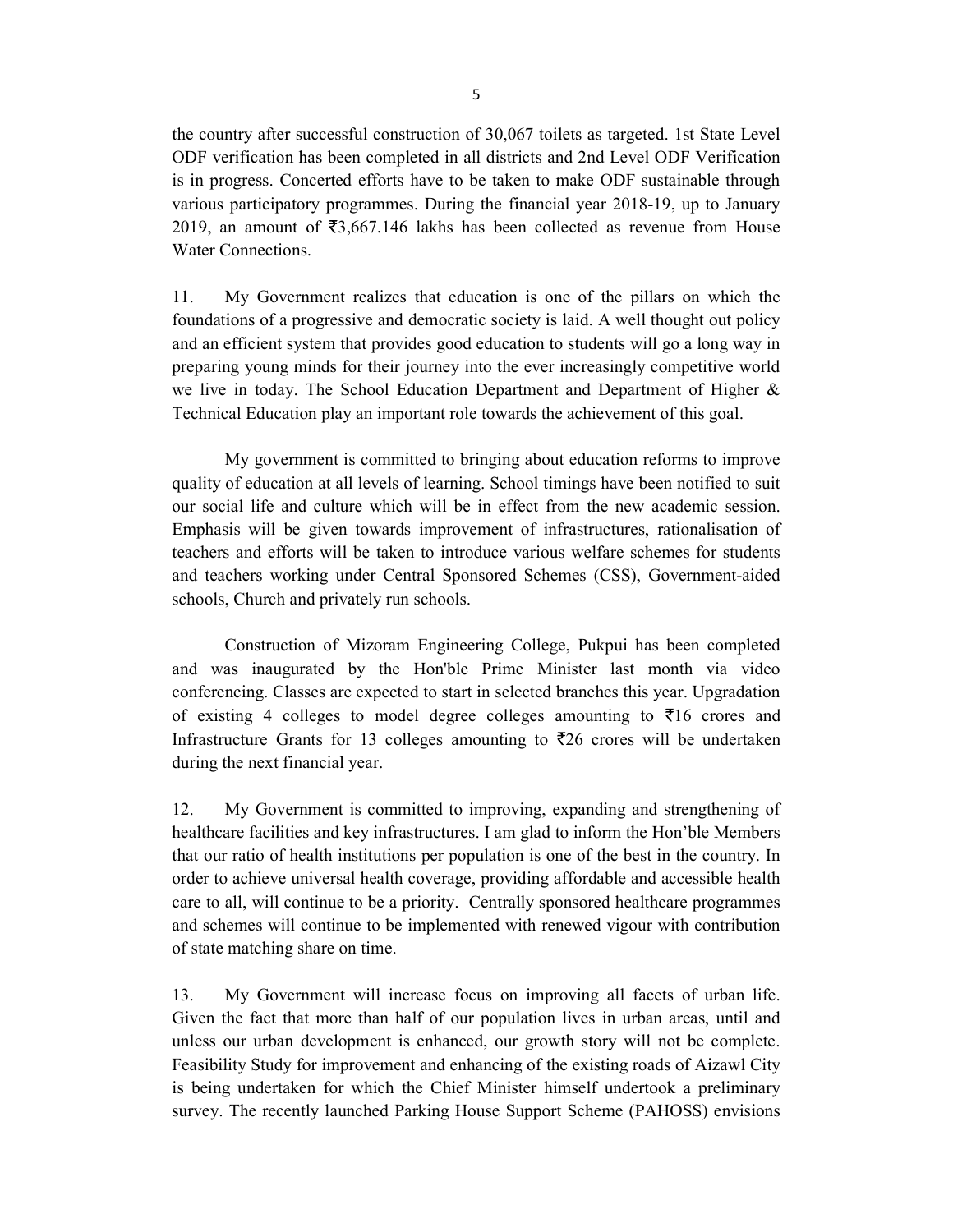decongestion of road and traffic through provision of assistance scheme for construction of parking space. To develop Aizawl into a Smart City under the Smart Cities Mission, a Special Purpose Vehicle (SPV) called Aizawl Smart City Limited is now functional for implementation of varied features of the Mission. In the coming years, through a grant of  $\text{\textsterling}500$  crores, of which  $\text{\textsterling}53$  crores has been released, Aizawl will get a complete facelift in various aspects. Measures will be taken to strengthen Aizawl Municipal Corporation. My Government will put in serious efforts to make the best use of the various Schemes of the Central Government and also augment them through available resources of the state to address urban challenges, we face today.

 At the same time, rural development and poverty alleviation will be a key priority area since development will not be inclusive, if the pace of development is not the same in rural areas. Towards this end, various rural development and poverty alleviation schemes and programmes under the Central government will continue to be implemented in all earnestness to remove poverty and improve quality of life in rural areas through employment generation, provision of training to rural unemployed youth and creation of basic social and economic infrastructures.

14. My Government realizes the importance of preserving our environment not only for the present generation, but also for future ones and the dangers that Climate Change and Global Warming pose towards the environment. Economic growth at the expense of the environment is not what this State and this country need but rather a synergy between the two. As a result, several programmes/schemes have been executed by the Government to preserve and expand the existing forest cover. Revision of State Action Plan on Climate Change (SAPCC) is expected to be completed this month. Special impetus will be laid on bamboo plantations through the National Bamboo Mission so that maximum benefits can accrue to the state.

15. Mizoram has been ranked the most improved state among small states in the field of entrepreneurship in India. My Government will give priority to ensure that opportunities are open for the youth to excel in various professional and vocational fields with necessary incentives and capacity building programmes. Entrepreneurship and self-employment will be encouraged for which necessary training and awareness programmes on skill development will be given priority.

16. My Government will take various measures for the promotion of industries and industrial activity in the State. In keeping with Act East Policy, Border Trade with Myanmar and Bangladesh will be vigorously pursued so that Mizoram can benefit economically

17. My Government understands that for an agricultural and non-industrial based economy like ours, tourism has a tremendous potential in generating revenue and in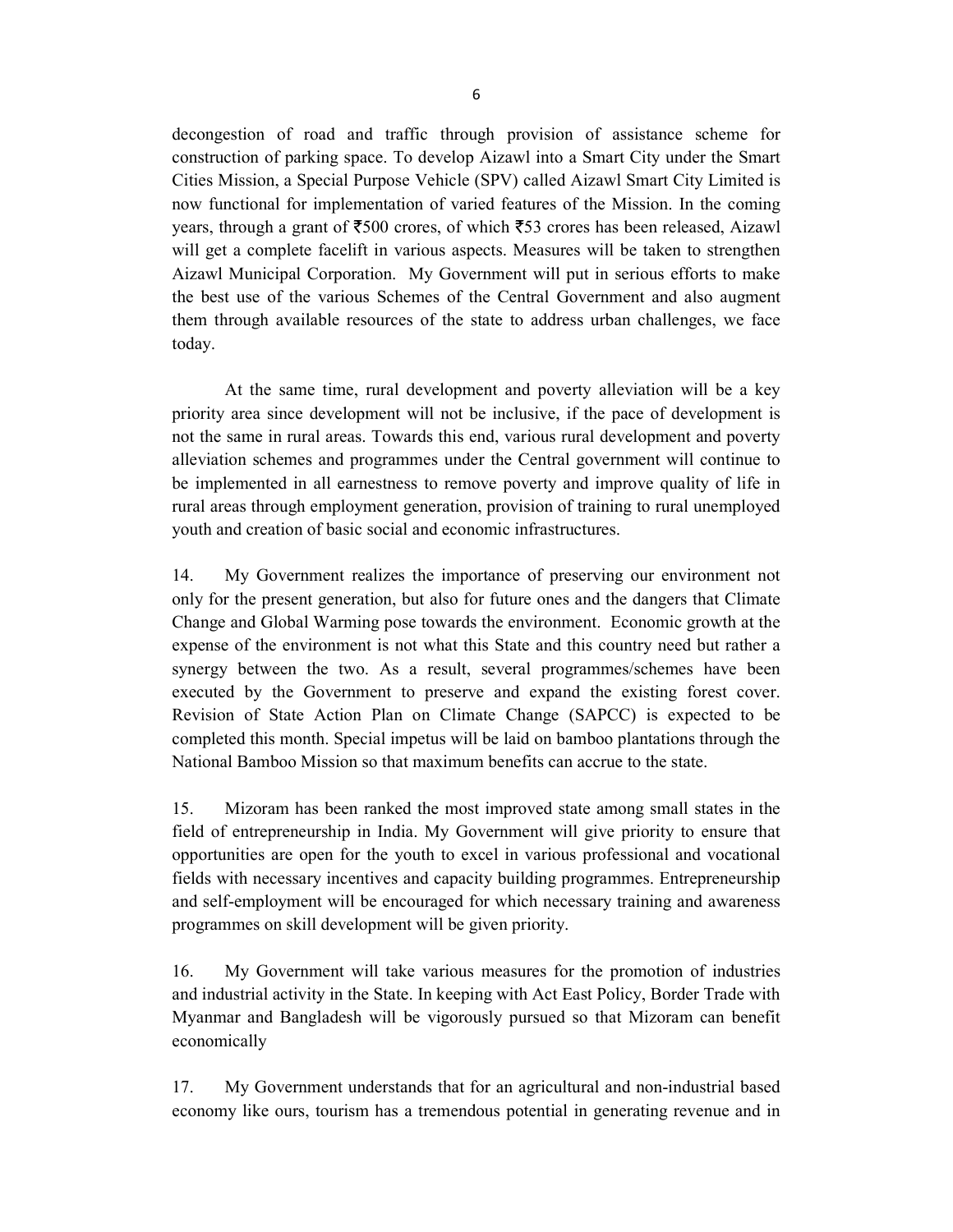employment generation. Efforts to place Mizoram as a preferred tourist destination in the domestic and international circuit will be undertaken in a focussed manner. Rural tourism can help rural economy and special emphasis will be laid to encourage community participation in tourism activities.Steps will be taken for opening the State Institute of Hotel Management.

18. The Government is committed to preserve and promote Mizo identity, tradition and values. This Government will endeavour to work for the unity and brotherhood of all Mizo people living within India and across the globe within our constitutional framework.

19. My Government will continue to accord priority to the Sports sector. Steps will be taken for framing Mizoram Sports Policy on a priority basis. The Department of Sports & Youth Services will take steps to organize the Mizoram State Games in line with the National Games and the Khelo Youth Games. In the 2nd Edition of Khelo India Games held in Pune during January 2019, Mizoram secured the 16th position which is a significant improvement when it was ranked 24th last year.

20. My Government envisions maximization of citizen centric services using Information Communication Technology as a medium of better governance. Stress will be laid on further improving the Government's administrative processes, service delivery mechanisms and adding more public services online through adoption of ICT services. Mizoram Telecom Infrastructure Policy 2019 is being framed in line with the policy guidelines of the Government of India to address the problems of rural connectivity. The Department intends to transform all of the Government's manual transactions into digital form for which all public services will be made available online.

21. My Government will give priority to providing welfare programmes and services to the weaker and vulnerable sections of the society. The menace of drug abuse and drug trafficking which has assumed alarming proportion in our State is one the Government recognizes with all seriousness. Measures will be taken to eradicate these social evils. In this regard, the bill to repeal The Mizoram Liquor (Control  $\&$ Prohibition) Act, 2014 which has been implemented since 15th January, 2015 will be tabled during this session. Allout efforts will be taken for combating trafficking of women and children, juvenile delinquency and rehabilitations as well as restoration programmes through network of residential homes and non-institutional services in partnership with civil society.

22. Efforts to facilitate equitable distribution of foodstuffs to the public thereby ensuring food security for the people of Mizoram will continue to be made despite financial constraints and limited allocation of subsidized foodstuff by the Central Government. Towards strengthening of Legal Metrology, construction of Working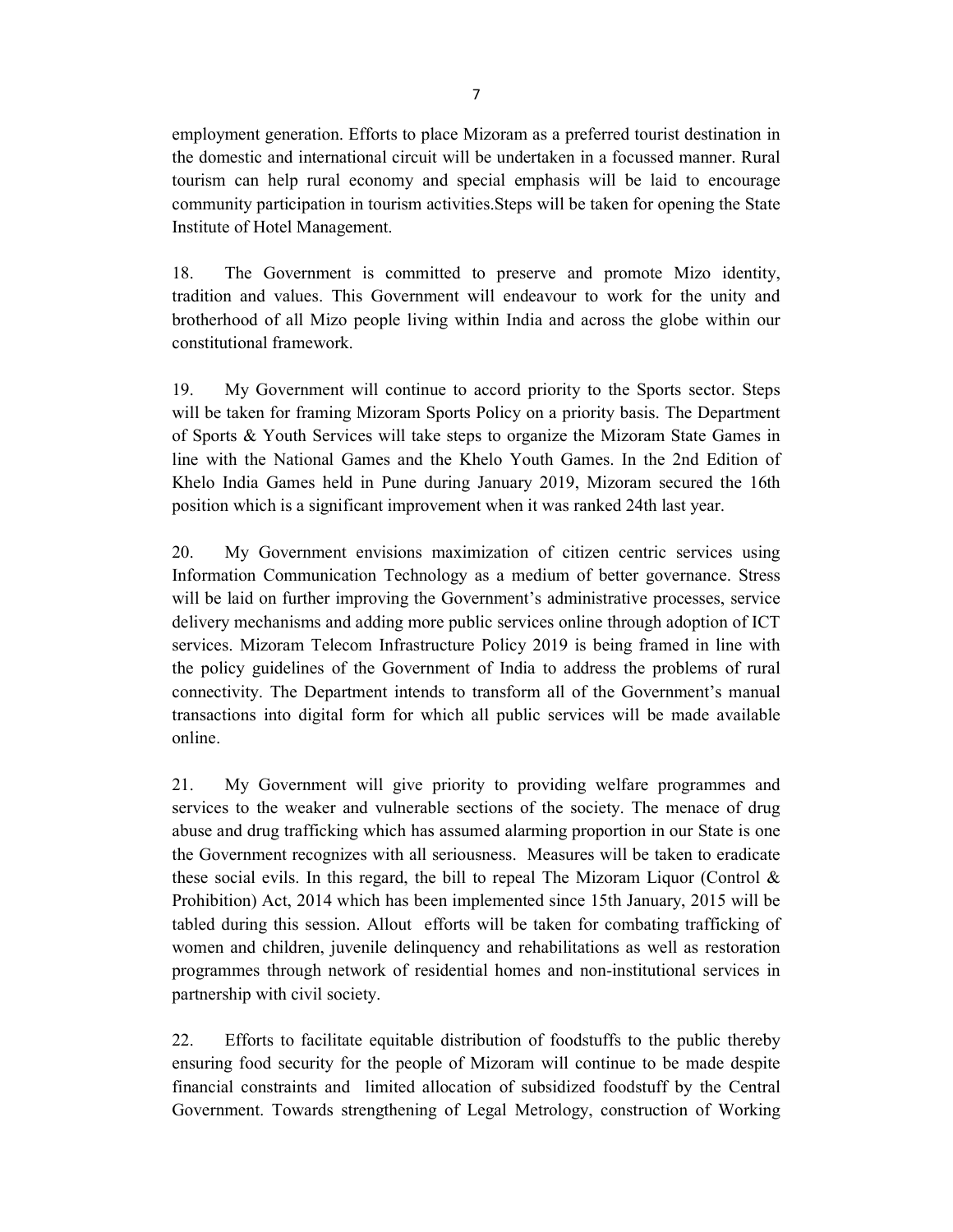Standard Laboratories at Kolasib, Chawngte, TlabungHnahthial and Aizawl are in progress while Calibration Centre for Tank Lorry at Kolasib will be completed soon.

23. Since the economy of Mizoram is chiefly agriculture-driven and nonindustrial, it has a smaller tax revenue base than many other states. In this regard, I would like to highlight some of our revenue collections. For the financial year 2018-2019, upto January 2019, the Taxation Department has accrued revenue collection of  $\bar{z}$ 45,396.17 lakhs while in comparision the figures for 2017-18 stood at  $\text{\textless}140,513.67$  lakhs. The Transport Department has collected revenue to the tune of  $\overline{3}3175.25$  lakhs till the end of December 2018 for the financial year 2018-19. The revenue earned during the same period by the Tourism Department stands at  $\overline{5}$ 219.69 lakhs. The total collection of revenue from lottery business up to February 2019 is  $\overline{\xi}$ 552.98 lakhs during the current financial year. In the same manner Geology and Mineral Resources Department has a revenue collection of  $\overline{\xi}$ 484.42 lakhs from April 2018 to January 2019.

Steps need to be taken to widen our revenue sources and increase revenue collection since such measures will contribute to the strengthening of the State's economic condition.

24. While we are witnessing positive signs indicative of growth and progress it is imperative to sustain this development with strong determination and tireless efforts. I urge all the elected people's representatives to discharge their solemn responsibilities in a spirit of mutual cooperation so that our growth and development is inclusive of all sections of people. I would like to remind this august gathering about our responsibility and commitment to the electorate and make all efforts to observe financial propriety, transparency and accountability to the public.

25. Hon'ble Members, I have presented summary of my Government's achievements, policies, programmes and its vision. These are in no way exhaustive, as they are only brief highlights. I believe more details will be spelt out in the course of your deliberations in the present Session, and I hope that all of you will be actively participating in the deliberations dispassionately to build a better future for Mizoram and its people.

26. I convey my best wishes to all of you once again, and I wish your deliberations every success.

# JAI HIND KA LAWM E